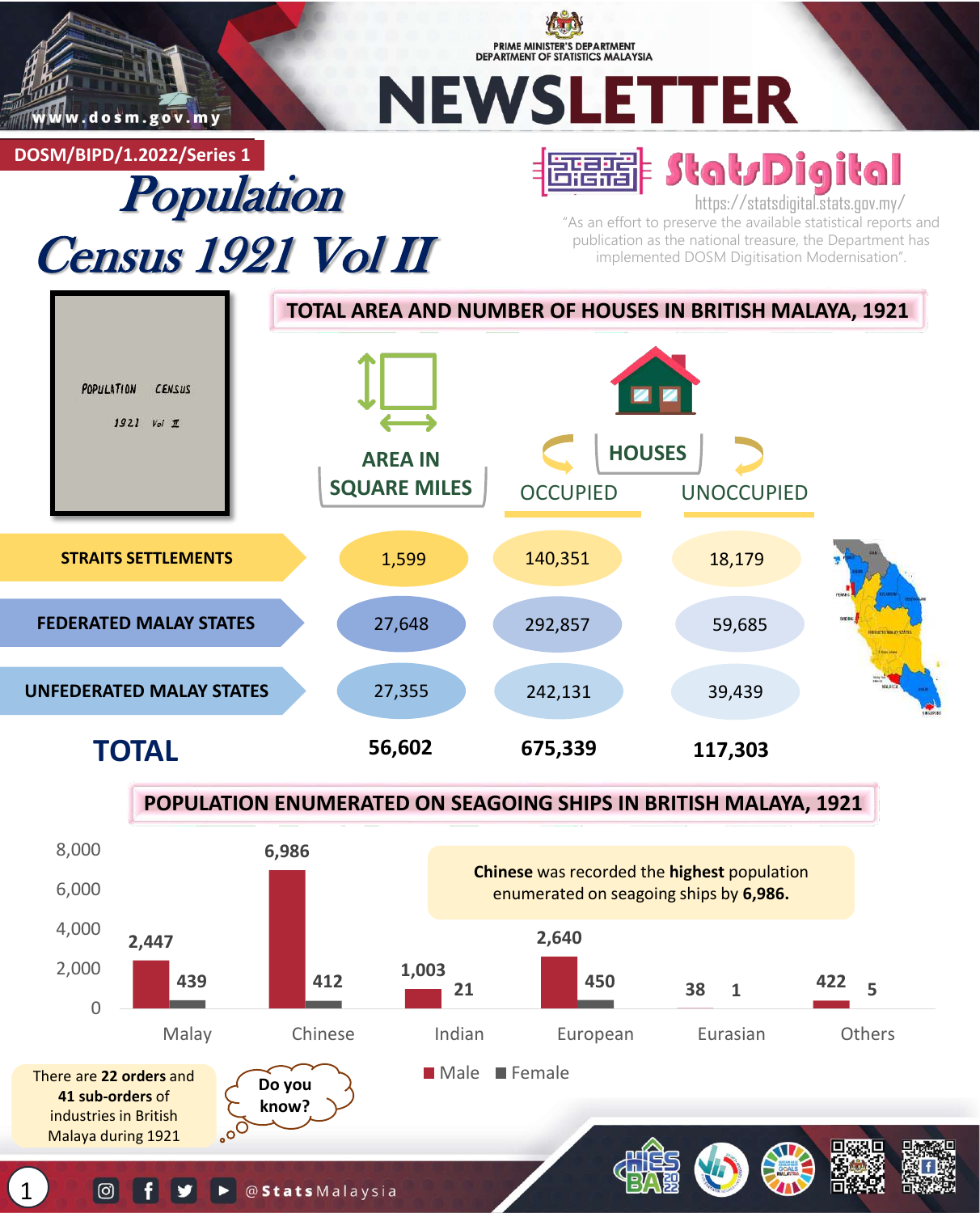



#### **MALAY, CHINESE AND INDIAN POPULATION IN BRITISH MALAYA, 1921**

|                                         | <b>MALAY</b>   | $255,353$ (6.3 %) |                                                              |
|-----------------------------------------|----------------|-------------------|--------------------------------------------------------------|
|                                         |                |                   | The highest                                                  |
| <b>STRAITS SETTLEMENTS</b>              | <b>CHINESE</b> | 87,910 [34.7%]    | percentage of<br>population                                  |
|                                         | <b>INDIAN</b>  | 22,573 (27.5%)    | increase in Straits<br><b>Settlements was</b><br>recorded by |
|                                         | <b>MALAY</b>   | 61,304 (21.3 %)   | Chinese at 34.7%.                                            |
| <b>FEDERATED MALAY</b><br><b>STATES</b> | <b>CHINESE</b> | 132,754 [14.1 %]  | On the other<br>hand, in                                     |
|                                         | <b>INDIAN</b>  | 89,981 [76.9 %]   | <b>Federated and</b><br><b>Unfederated</b>                   |
|                                         |                |                   | <b>Malay States, the</b>                                     |
| <b>UNFEDERATED MALAY</b>                | <b>MALAY</b>   | 108,211 [13.9 %]  | increase was<br>highest in Indian                            |
|                                         | <b>CHINESE</b> | 68,150 [60.0 %]   | population with<br><b>76.9% and</b>                          |
| <b>STATES</b>                           | <b>INDIAN</b>  | 49,136 [387.4 %]  | 387.4%.                                                      |
| Nota.                                   |                |                   |                                                              |

\*[ ] represents the percentage increase in population between 1911 and 1921.

@StatsMalaysia

 $\overline{2}$ 

 $\boxed{0}$